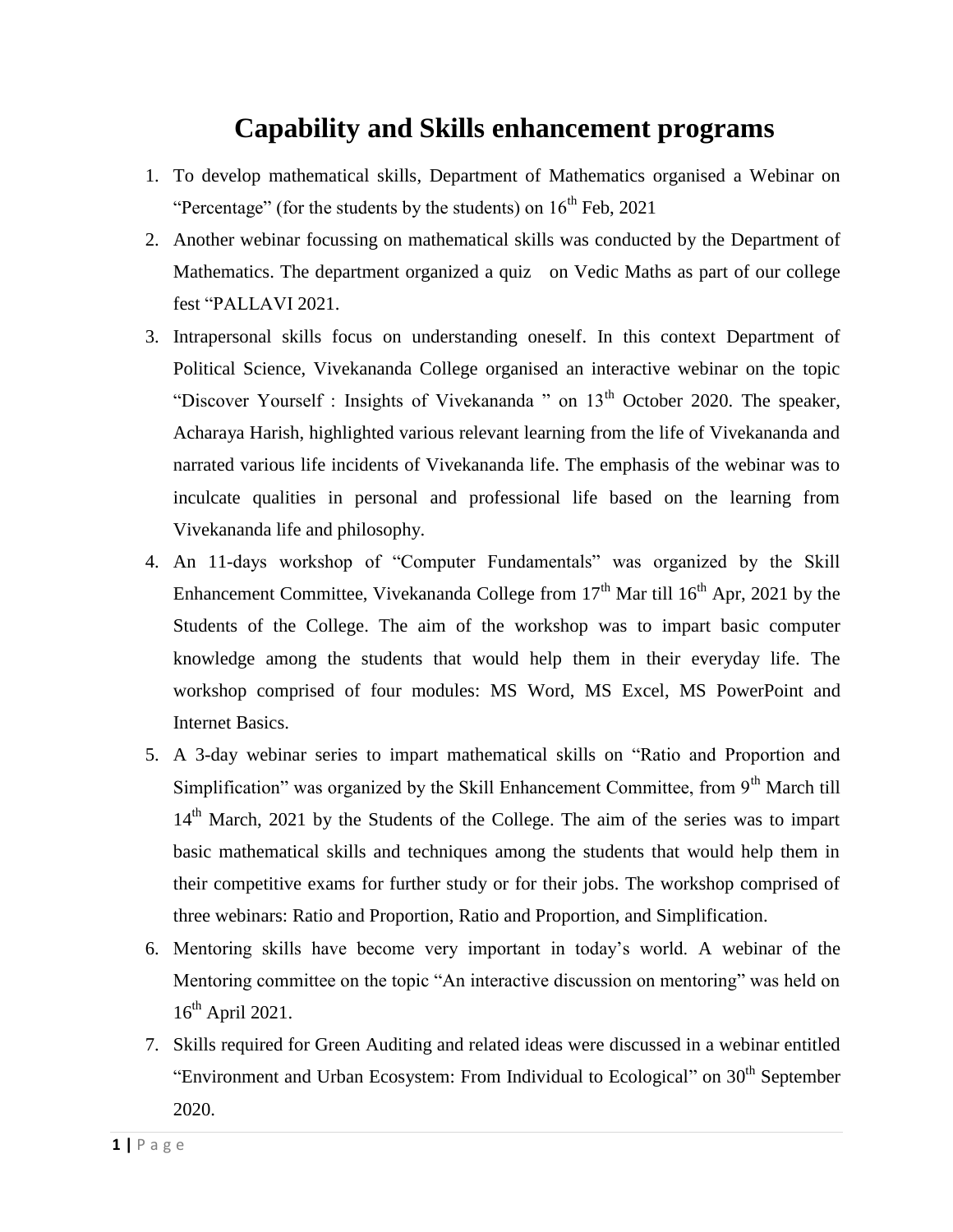- 8. Leadership skills were the focus of the webinar on 'Shaping the Future Women Leaders' as part of series on women Empowerment which was organized on April 30, 2021 **by**  IQAC team of VNC.
- 9. The Internal Quality Assurance Cell of Vivekananda College organised a webinar on "Her Healthcare: Demystifying Women's Health and Hygiene" as part of a series on Women Empowerment on 11 May 2021.
- 10. Coping skills are essential in today's stressful world. A webinar entitled Avenues For Women in Academia: A Step Towards De-stressing the Academic Distress was organised as a part of the "Women Empowerment Webinar Series" by the IQAC committee of Vivekananda College.
- 11. A webinar focusing on entrepreneurship skills entitled 'Women Entrepreneurs: Breaking the Gender Stereotypes' was organized by IQAC on May 28, 2021
- 12. Webinar on Intellectual Property Rights (IPR) was organized by IQAC.The various type of IPR and their applicability to business were discussed in detail along with examples from the real world.
- 13. A webinar on "Employability Skills for Future" was organized by the Internal Quality Assurance Cell (IQAC) and Department of Commerce, Vivekananda College in collaboration with Catch a Cloud LLP on  $13<sup>th</sup>$ July 2021. The webinar was started with the presentation on introduction of AMCAT, why it is required, why companies are recruiting candidates based on AMCAT and how this can help students in getting placements and internships. The main purpose of this test is to analyze each student on their cognitive skills, communication skills, behavioral aspects and functional skills. Based on which each student will be provided individual assessment report which will highlight their positive and negative points which they can improve and then be used for getting placements in reputed companies.
- 14. Language skills are very important. Knowing diverse languages is a big advatantage in the globalized world. The Department of French organised various competitions related to French culture to familiarise students of the Department and College with the rich heritage of the language that they are learning and also the culture and civilisation of France. A poem competition in French was organized.